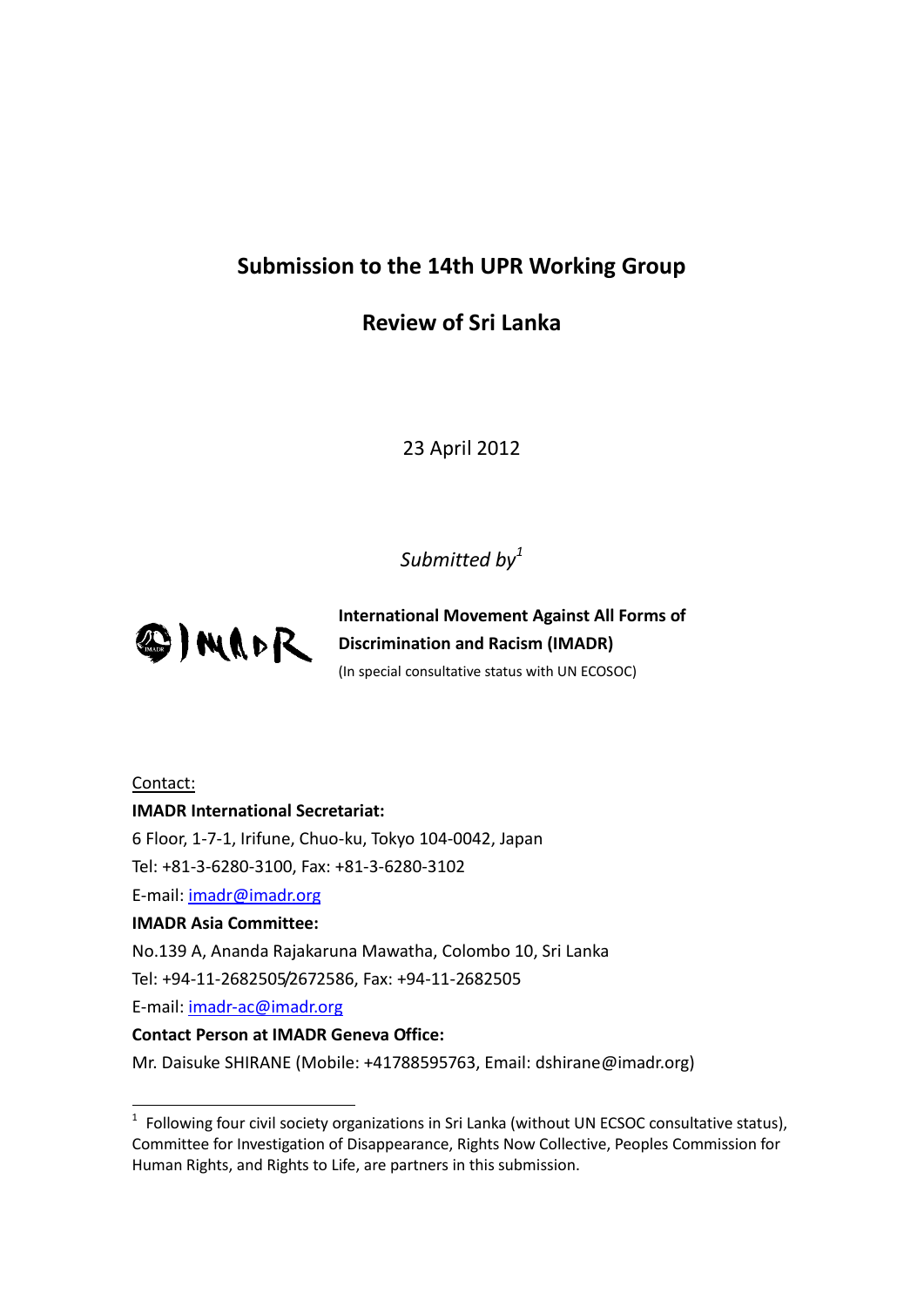**I. Comments to the response of the government of Sri Lanka (GOSL) to the recommendation made in the 1st cycle of the UPR contained in A/HRC/8/46/Add.1, paras. 12 – 15**

### A/HRC/8/46/Add.1, para 12:

"*Sri Lanka refutes the allegation implicitly contained in the recommendation that there exists in Sri Lanka such a pattern of disappearances*"

1. The number of disappearance annually reported by the UN Working Group on Enforced or Involuntary Disappearance (WGEID) clearly shows the significance and continuation of the issue in the country. According to the recent report of the UN WGEID (A/HRC/19/58), 5671 cases of disappearance still remain outstanding in Sri Lanka; between 13 November 2010 and 11 November 2011, 59 cases were transmitted to the GOSL, no reply was given, no case was clarified. Moreover, GOSL has not responded at all to the general allegation, prompt intervention letter, and request for a visit given by WGEID.

#### A/HRC/8/46/Add.1, para 13:

"*The substantive criminal law prohibits enforced disappearances and carries penal sanctions. All complaints are fully investigated into and where evidence exists, perpetrators prosecuted*"

## A/HRC/8/46/Add.1, para 14:

"*Some of the findings of independent bodies established to inquire into allegation of enforced disappearances have already been shared. These findings do not suggest a "persistent pattern" of disappearances. The other findings will be published in keeping with the provisions of the Sri Lankan law*"

#### A/HRC/8/46/Add.1, para 15:

"*Various measures to prevent disappearances are already in place. The government is working towards setting in place further measures to totally eliminate enforced disappearances*"

- 2. Enforced disappearance, aiding and abetting thereto are not penal code offences in Sri Lanka. The state has not yet ratified the International Convention for the Protection of All Persons from Enforced Disappearance (CED), nor established special bodies to stop persistent pattern of enforced disappearance.
- 3. Extensive powers concentrated to a small group of persons in the state and government machinery, collapse of the rule of law, lack of the independence of the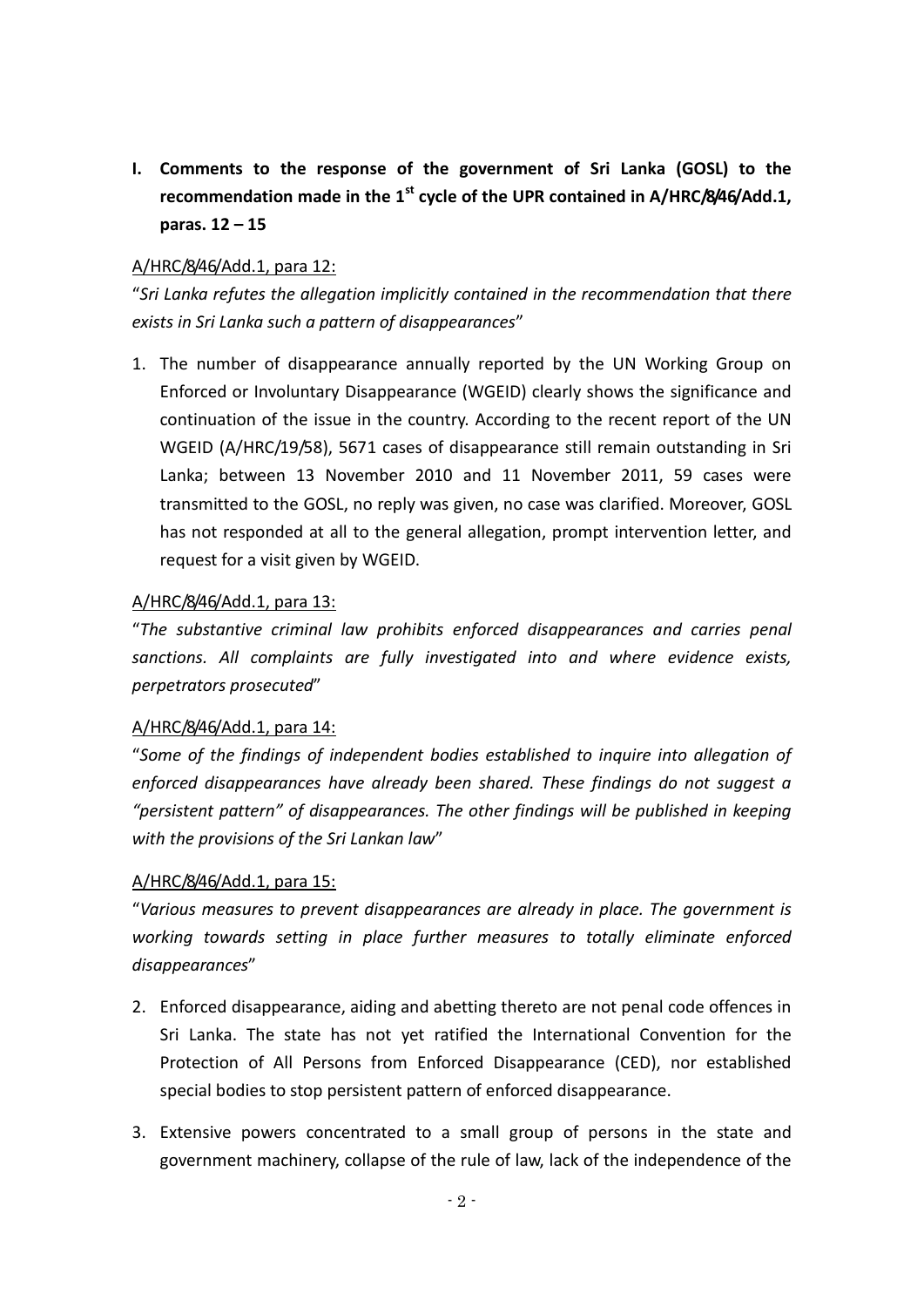judiciary, law enforcement organs including the police and security force, and prevailing culture of impunity are some of the significant factors creating the ground for continuing enforced disappearance. Without addressing these factors, effective prevention of the enforced disappearance will not be realised. However no decisive measures have been taken in this regard.

# **II. Information on the ongoing issue of enforced or involuntary disappearance in Sri Lanka**

## Disapperance since 2008

-

- 4. IMADR, together with the Committee for the Investigation of Disappearances, a community based organization in Sri Lanka, has assisted the families to report to the UN Working Group on Enforced and Involuntary Disappearances (WGEID) over a period of time. A list is prepared and attached to this submission which documents the number, person, date, place and circumstances of disappearance based on the available information. These cases have been also reported to the UN Working Group on Enforced or Involuntary Disappearance (WGEID), since the families of the disappeared were not given any positive response from the authorities in Sri Lanka.
- 5. In total of 356 cases have been recorded in our list, of which the oldest case was happened on 26 December 2004. According to this list, at least 285 persons have disappeared since the first examination of Sri Lanka under UPR (13 May 2008). Most of the disappearance occurred in the year of 2009 in relation to the last phase of the war and even afterwards. Circumstances of the disappearance include i) abduction or arrest by the LTTE (about 100 cases), ii) taken, abducted or arrest by the Sri Lankan Army (more than 80 cases), iii) after surrender to the Sri Lankan Army (at least 10 cases).

#### Re-emergence of white-van abduction and disappearance in the post-war Sri Lanka

6. Even after the end of the armed conflict in May 2009 Sri Lanka continues to record disappearances which are still concerning fact in the daily life of Sri Lankan population. Since October 2011 at least 56 cases of disappearance were reported in the media<sup>2</sup>, most incidents occurring in broad daylight. According to the media

<sup>&</sup>lt;sup>2</sup>[http://groundviews.org/2012/04/05/horrible-rise-of-disappearances-in-post-war-sri-lanka-continues](http://groundviews.org/2012/04/05/horrible-rise-of-disappearances-in-post-war-sri-lanka-continues-unabated/) [-unabated/](http://groundviews.org/2012/04/05/horrible-rise-of-disappearances-in-post-war-sri-lanka-continues-unabated/)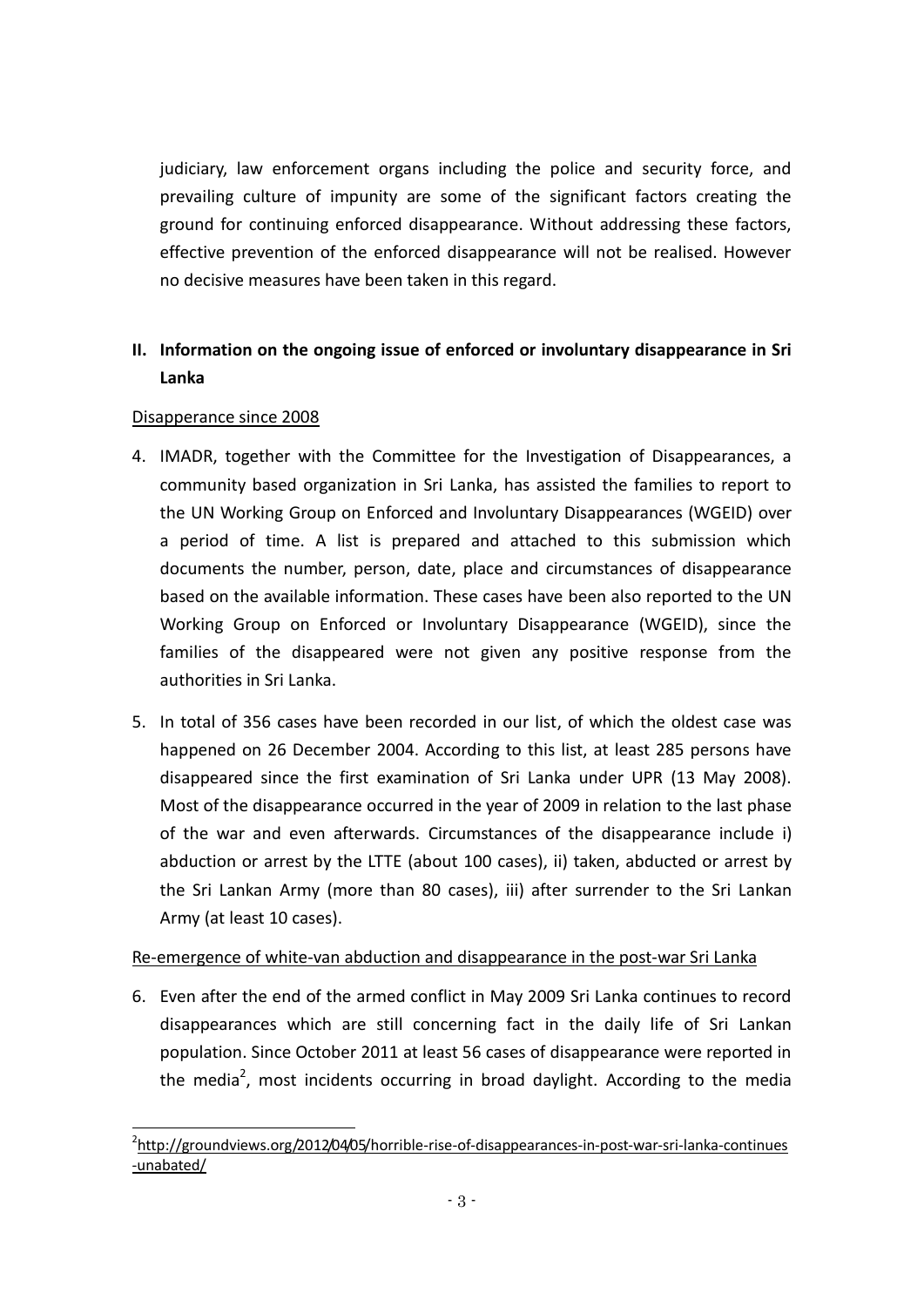reports, at least 29 cases of disappearance including attempt abduction have occurred in the months of February (14 cases) and March (15 cases) 2012 only.<sup>3</sup> Of these 29, 16 were reported to have occurred in Colombo district, 8 in the Northern Province.

## Writ of Habeas Corpus

-

7. Ensuring the right to obtain a Writ of Habeas Corpus in the event of a person being taken into custody and unlawfully detained or *incommunicado*, is one of the important means to prevent a person from enforced or involuntary disappearance. Initially only the Court of Appeal had the jurisdiction to receive and inquire into Habeas Corpus Applications (HCA). However, this was later extended to the Provincial High Courts as well. Nonetheless, since this legal remedy is time consuming and expensive, not everyone has the easy access to it. The proceedings of HCA filed by the wife and children of the disappeared journalist, Prageeth Eknaligoda is continuing with no substantive information being produced in the court related to perpetrator(s).

# **III. Information regarding the report of Sri Lanka's Lessons Learnt and Reconciliation Commission (LLRC)**

8. The Lessons Learnt and Reconciliation Commission (LLRC) was appointed by the Sri Lankan President himself in May 2010. The final report of LLRC was published in December 2011, while its interim report was mostly untouched. Although there are certain shortcomings in the mandate of the Commission, its 400 page final report contains the testimony of thousands of citizens and deals with a number of significant issues existing in Sri Lanka with useful recommendations. Unfortunately the report was made public only in English and, thus, not accessible by the majority of Sri Lankan citizens to whom the Commission and the report should actually reach.

Representations to the Commission regarding alleged disappearance after surrender/arrest (LLRC report, p 109 - 114)

9. Representations made by 19 relatives of former LTTE cadres are documented in the report (paras. 4.242 – 4.259). They allege that LTTE cadres who had been asked

<sup>&</sup>lt;sup>3</sup>[http://www.scribd.com/doc/88059136/Disappearances-in-Sri-Lanka-from-Oct-2011-%E2%80%93-](http://www.scribd.com/doc/88059136/Disappearances-in-Sri-Lanka-from-Oct-2011-%E2%80%93-March-2012-based-on-media-reports) [March-2012-based-on-media-reports](http://www.scribd.com/doc/88059136/Disappearances-in-Sri-Lanka-from-Oct-2011-%E2%80%93-March-2012-based-on-media-reports)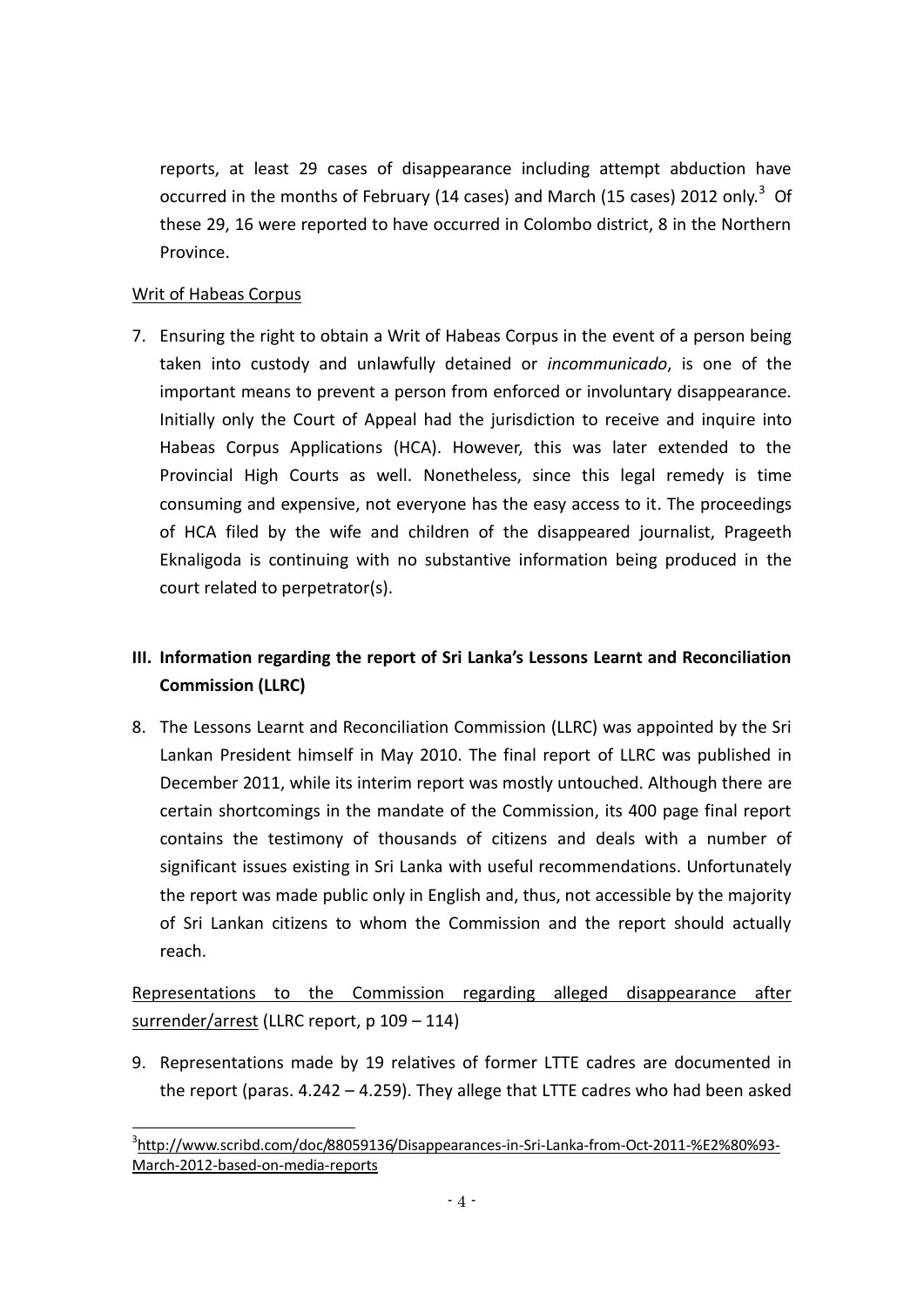to surrender by the Security Forces and had done so, or who had been arrested by the Security Forces were now missing.

10. In the paragraph 4.260 it further states that there is a list of more persons who have surrendered to the Army and went missing.

Allegations concerning missing persons, disappearances and abductions (LLRC report p. 156 - 166)

- 11. In paragraphs 5.14 5.34 the report documents representations made by the people in the North and East of the country that indicate thousands of cases of abduction and disappearance. These representations include allegations of missing persons, abduction and enforced disappearance caused by LTTE, Police, Security Forces, illegal armed forces and other unknown parties. Reference are also made to the cases of disappearance of persons who voluntarily surrendered to the Security Forces during the final stage of the conflict (para. 5.26), white-van abductions (para. 5.27) and clergy (para. 5.28).
- 12. The report further states that "(*t*)*here were strong concerns among members of public who made representations that criminal investigations, law enforcement, and the police administration have been adversely affected due to political interference resulting in an erosion of confidence in the criminal justice system.*" 4

Disappearance and abduction by illegal armed forces (LLRC report p. 172 - )

13. Activities of illegal armed forces including a number of abduction and wrongful confinement are documented in the report (paras. 5.66 – 5.78), while whereabouts of most abductees are still unknown and some others found dead. Cases of abduction by so called "Karuna Group" and disappearance involving "white van" are also included in this part.

# **IV. Recommendations to the Government of Sri Lanka (GOSL)**

- 14. The government of Sri Lanka should:
	- (a) ratify the International Convention for the Protection of All Persons from Enforced Disappearance (CED) and further take action to criminalise act of disappearance;
	- (b) appoint a Parliamentary Select Committee which should receive information

 4 LLRC Report, para 5.33, p. 162